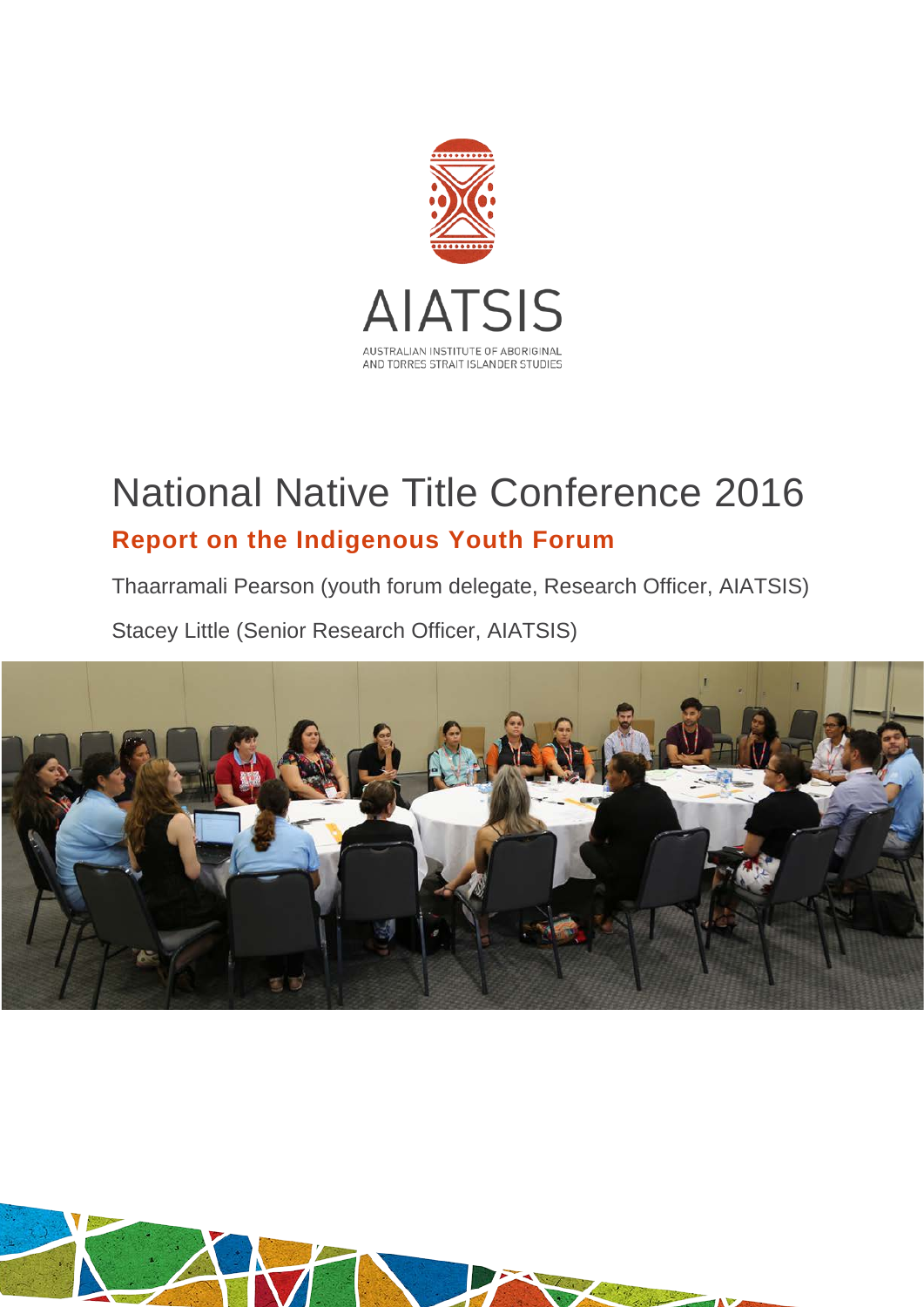# **Overview**

The National Native Title Conference 2016 (the conference) was co-convened by the Australian Institute of Aboriginal and Torres Strait Islander Studies (AIATSIS) and the Northern Land Council, and hosted by the Larrakia people in Darwin, Northern Territory, 1-3 June 2016.

With the success of past Indigenous talking circles, such as the men's and women's circles at the conference each year, and a growing level of recognition of the importance and value of Indigenous youth voices in the native title sector, this year's conference program became host to the inaugural Indigenous youth forum.

The forum, comprising two talking circles held on the first and last day of the conference, aimed to maximise the potential attendance of conference delegates under the age of 35 years. The forum was facilitated by Natalie Rotumah, CEO of NTSCorp, and attended by 24 delegates from the Northern Territory, Western Australia, Queensland, New South Wales and the Australian Capital Territory. Also in attendance was Professor Taiaiake Alfred, international keynote speaker and Professor of Indigenous Governance and Political Science at the University of Victoria, British Columbia. Professor Alfred led discussions around cultural resurgence and confidence and provided an international perspective on the issues discussed by the delegates, using his extensive experience advising First Nations governments on Indigenous land, governance and youth issues. The delegates shared their native title experiences and aspirations, and examined the barriers to their participation in the native title sector. The delegates then explored ways of overcoming the barriers to achieve increased youth involvement in the sector.

# Sharing experiences and aspirations

Many of the youth delegates present felt disengaged with their native title organisations, communities and land. Despite their geographical spread, the delegates reported experiencing similar issues and concerns, primarily relating to this lack of involvement in and knowledge of the sector.

The majority of delegates were native title holders, and the remaining delegates were claimants. Despite this, there was a significant lack of engagement with native title processes. Six out of the 24 attendees were members of their Prescribed Body Corporate (PBC); with only two delegates directly involved in their PBC. Many delegates had not been involved in the prosecution of their native title claim and most were not involved in the management of their native title rights and interests. Delegates found that living away from their native title lands caused significant challenges, including difficulty involving themselves in PBCs or communities.

Despite the feelings of disengagement expressed, delegates reinforced the value and importance to them of their country and native title rights and interests and their

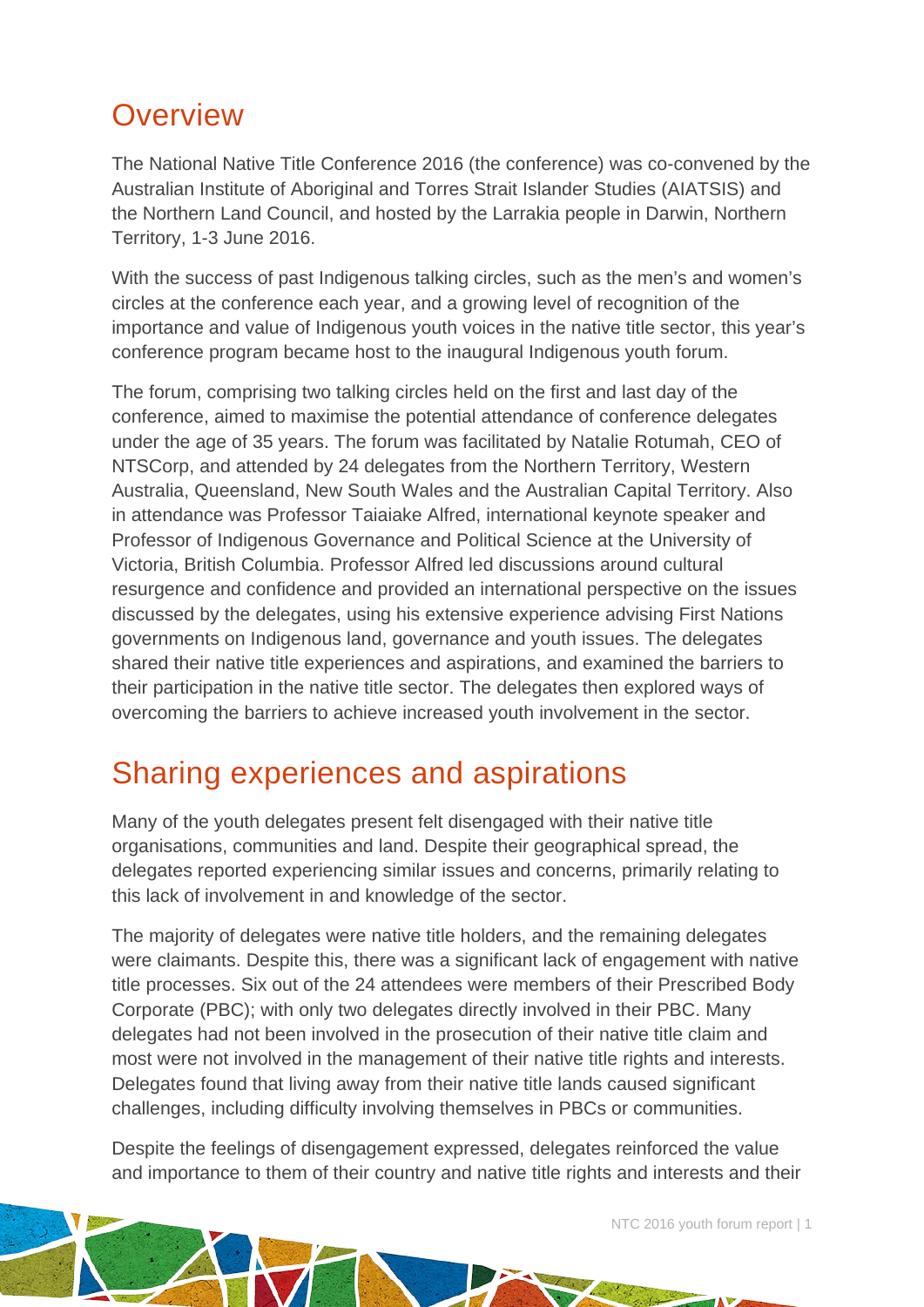desire to learn more about native title. The delegates acknowledged their respect for their past and present leaders, while asserting their rights to manage and exercise their native title rights and take on leadership roles in the future.

*My aspirations are that I would learn more about what my rights are as a land claimant. As a recognised one, and learn more about the native title process itself.* – Kayannie Denigan

*My aspiration around native title is to help my family secure native title. I've made promises to my old people that they want to move back out on country. So I see it as a personal mission to make sure they get back there. –* Sara **Slattery** 



**Figure 1: Delegates share their experiences of native title. Credit: Andrew Turner, AIATSIS.**

# Identifying barriers

The majority of delegates were not yet born or were young children when native title was recognised as a common law property right in *Mabo v Queensland (No 2)* in 1992 and the *Native Title Act* (Cth) was enacted in 1993. For some delegates this meant that they viewed native title as an 'older person thing', and felt that their parents' and grandparents' generations were advocating on their behalf.

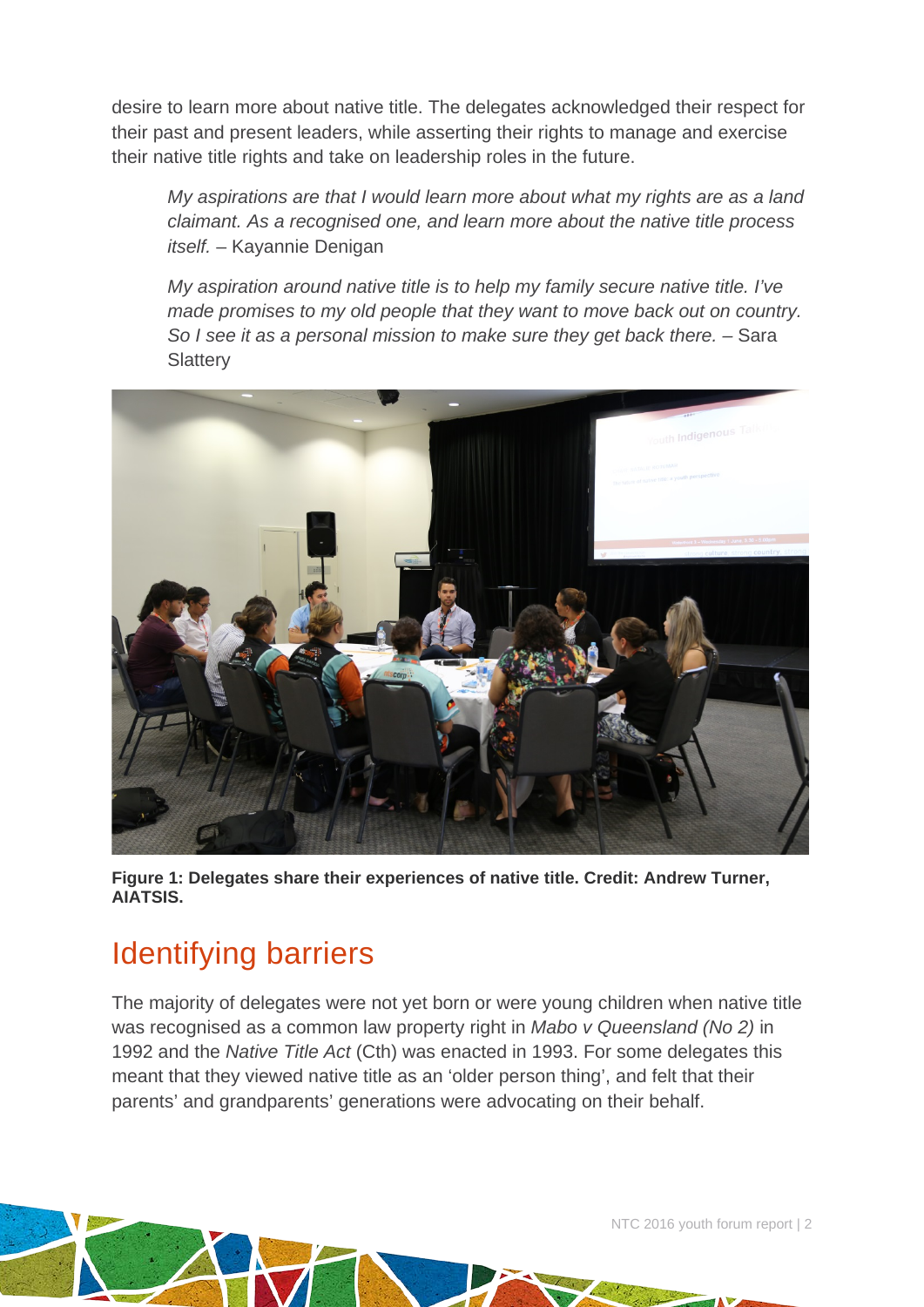*Growing up I haven't really had that much involvement with the native title process just because that's been my dad's, and his generation that's been going on for 20 plus years.* – Jedess Hudson

Because of this, the delegates had not engaged fully with the native title system and its processes, and felt that this lack of exposure meant that they did not have the appropriate knowledge (or access to it) to be involved in the decision-making processes that affect their native title rights and interests.

*There aren't many resources for young people to find out about their land and their native title and it's all hidden away, there's no openness around that.* – Thaarramali Pearson

Feelings of shame about speaking up or having their opinions or ability to contribute devalued by senior group members was another barrier identified by delegates. Delegates also identified problems with the inter-generational transfer of knowledge and power and a lack of skills to comfortably assert themselves.

*That's where I see native title for young people is, you know, it's about empowering young people to really step into that and, you know, be empowered rather than just be brought down, cause a lot of those issues might be raised is, you know, fear of standing up because of, you know, the seniority and all of that.* – Mark Munnich

Another significant barrier was the limited opportunities for capacity building and native title related training offered to young people.

# Overcoming barriers

Delegates were joined by Professor Taiaiake Alfred who offered an international perspective on youth participation in Indigenous land rights and native title movements. Professor Alfred is a member of the Bear Clan from the Kahnawá:ke community in the Mohawk Nation of Canada. Professor Alfred drew on his involvement in Canadian and Australian youth forums to advise the delegates on ways of navigating land rights regimes and building cultural confidence.

*The youth have the responsibility, just like any other Indigenous person to find out what their responsibilities are in the here and now and going forward, and how they honour the sacrifices of their ancestors and their responsibilities within our culture.* – Professor Taiaiake Alfred

Delegates used Taiaiake's extensive experience to further explore the options for increasing youth participation in native title processes. Most of the delegates live away from their native title lands, and are not members of their PBC. For some, this compounded the barriers identified.

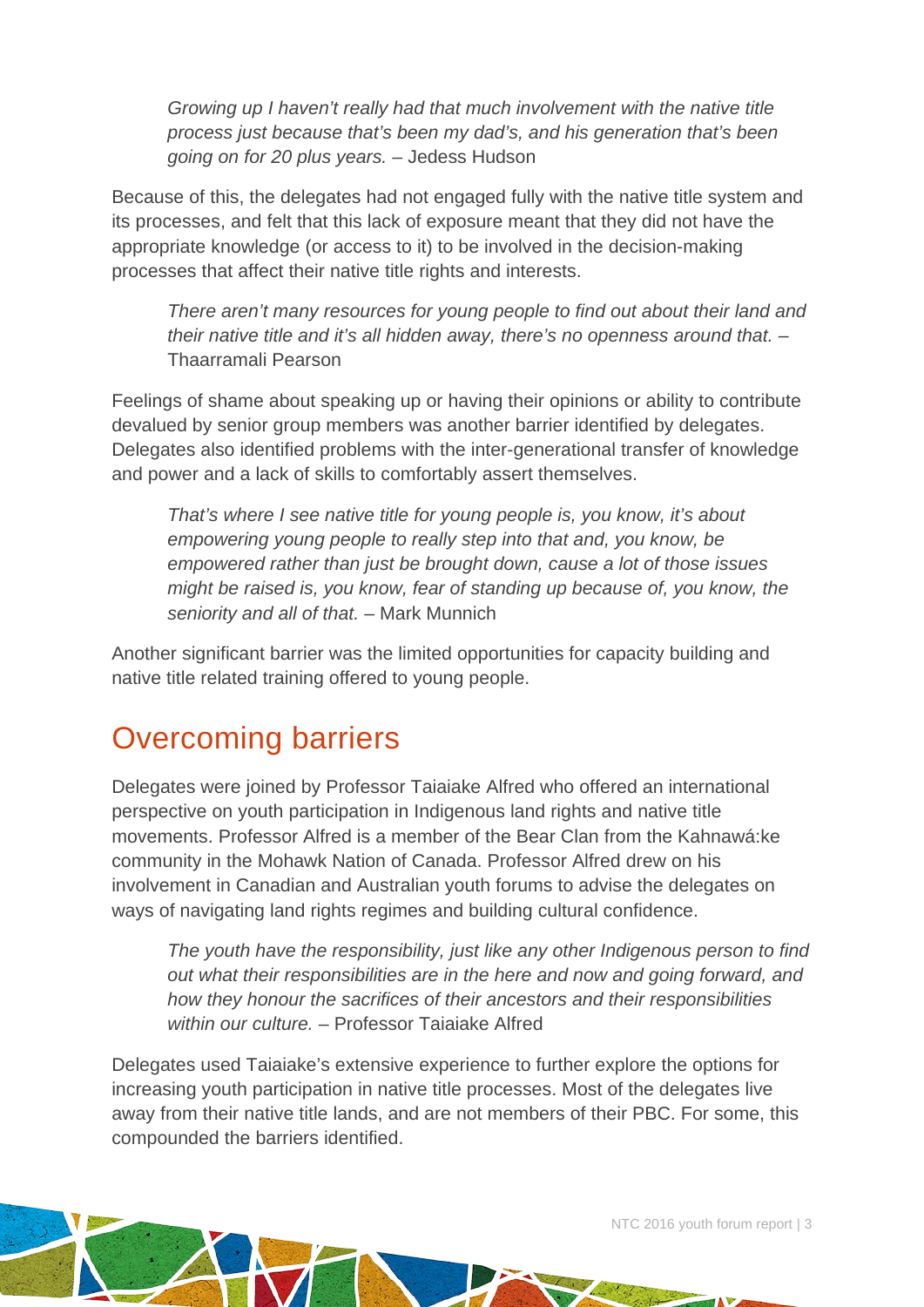Professor Alfred emphasised the importance of cultural confidence and personal rootedness to withstanding the negativity of politics within the native title sector, noting that there are ways of becoming culturally confident on an individual level despite being physically removed from country. This can be achieved through reinvigorating language and traditional cultural practices, and decolonising family and inter-personal relationships.

Professor Alfred commented on the difficulties concerning the transfer of knowledge and capacity building within native title groups, acknowledging that leaders in any space are unwilling to relinquish power (whether consciously or not). The delegates considered that they have skills, ideas and perspectives to contribute to their native title communities, and recognised that they have a shared responsibility with senior members of their groups to respect, foster and take advantage of the experience of young people. Professor Alfred reinforced this notion, arguing that young people need to assert their right to become the next generation of leaders and challenge and renew the existing institutions and structures within their groups.

Professor Alfred also emphasised the importance of networking with peers to provide support to each other and share knowledge to foster capacity building and cultural confidence driven by young people as a collective.

*The youth forum is a brilliant idea; it's for this generation to take on the responsibility and to lead the next generations to come.* – Jarrod Black



#### **Figure 2: Delegates with Professor Taiaiake Alfred and Natalie Rotumah. Credit: Andrew Turner, AIATSIS.**

A number of strategies for supporting Indigenous youth to better engage in native processes were identified, including:

- **•** Becoming members of their PBCs;
- Establishing a network of young Aboriginal and Torres Strait Islander people to communicate with, learn from, and support each other;

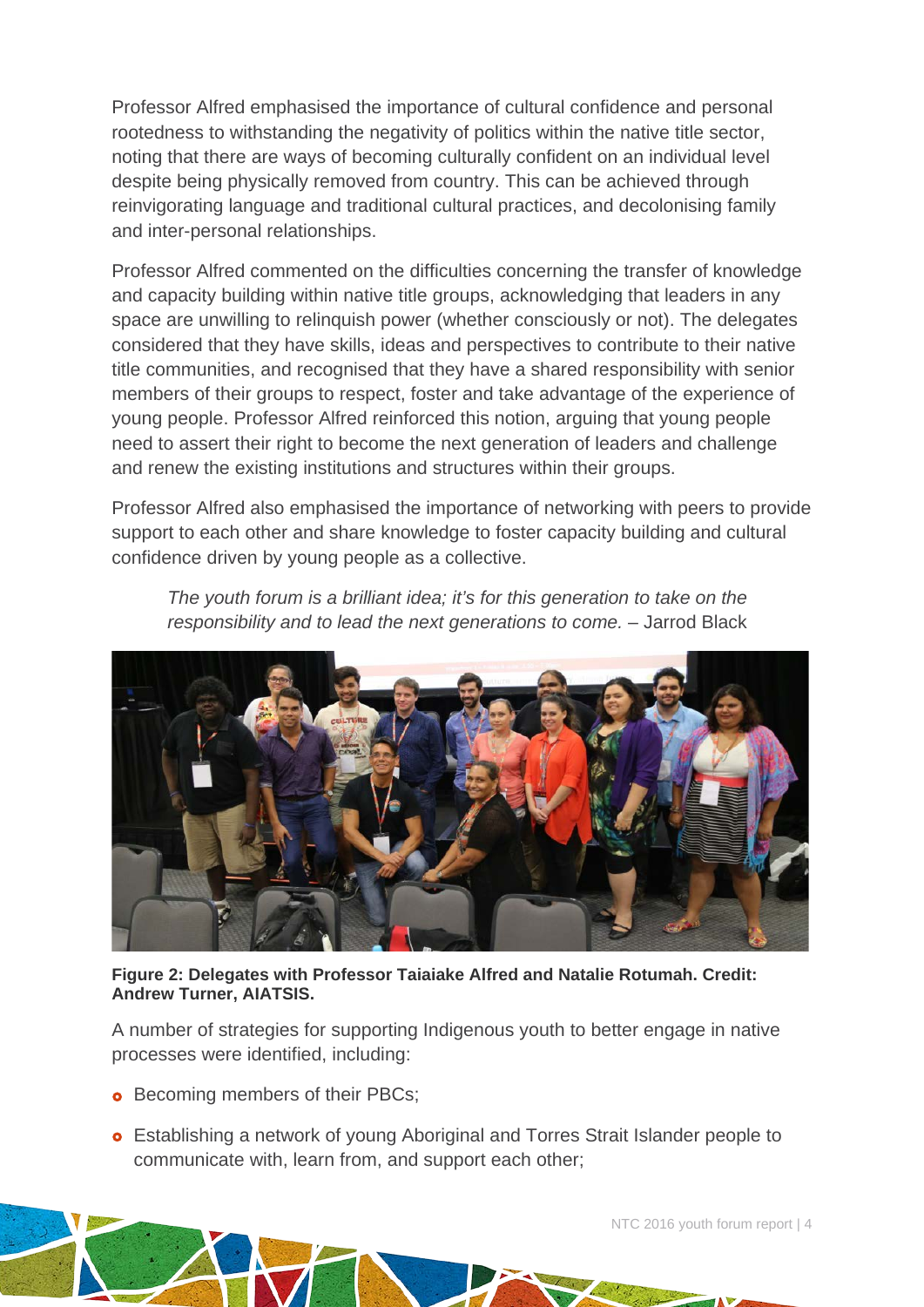- **o** Continuing the youth forum at each Native Title Conference and incorporating presentations by and specific to young people into the broader conference program;
- **o** Creating opportunities for learning through partnerships with other organisations such as the Federal Court and government departments;
- **o** Inviting training opportunities for young people within communities and native title groups;
- **o** Greater focus on succession planning on boards.

In order to resolve some of the issues identified, delegates discussed the possibility of creating a national network of young Indigenous people, aimed at creating a sense of belonging for youth operating in the native title space and to support increased youth participation in the sector. The Indigenous youth forum gave the delegates an opportunity to learn from each other, and the group decided to establish a network to continue the work started at the forum, to support each other and other young people to learn more about native title, and to build their capacity to contribute to the space. The delegates set out their goals for the network in a statement of principles (see Attachment A). The group also plans to grow its members and meet annually to support and encourage increased youth engagement with native title

*[T]here is definitely a lot to learn and it's good to…come together and realise that we are kind of in the same boat and we kind of look to each other for strength and for the vision to come together and to move forward. –* Jedess Hudson